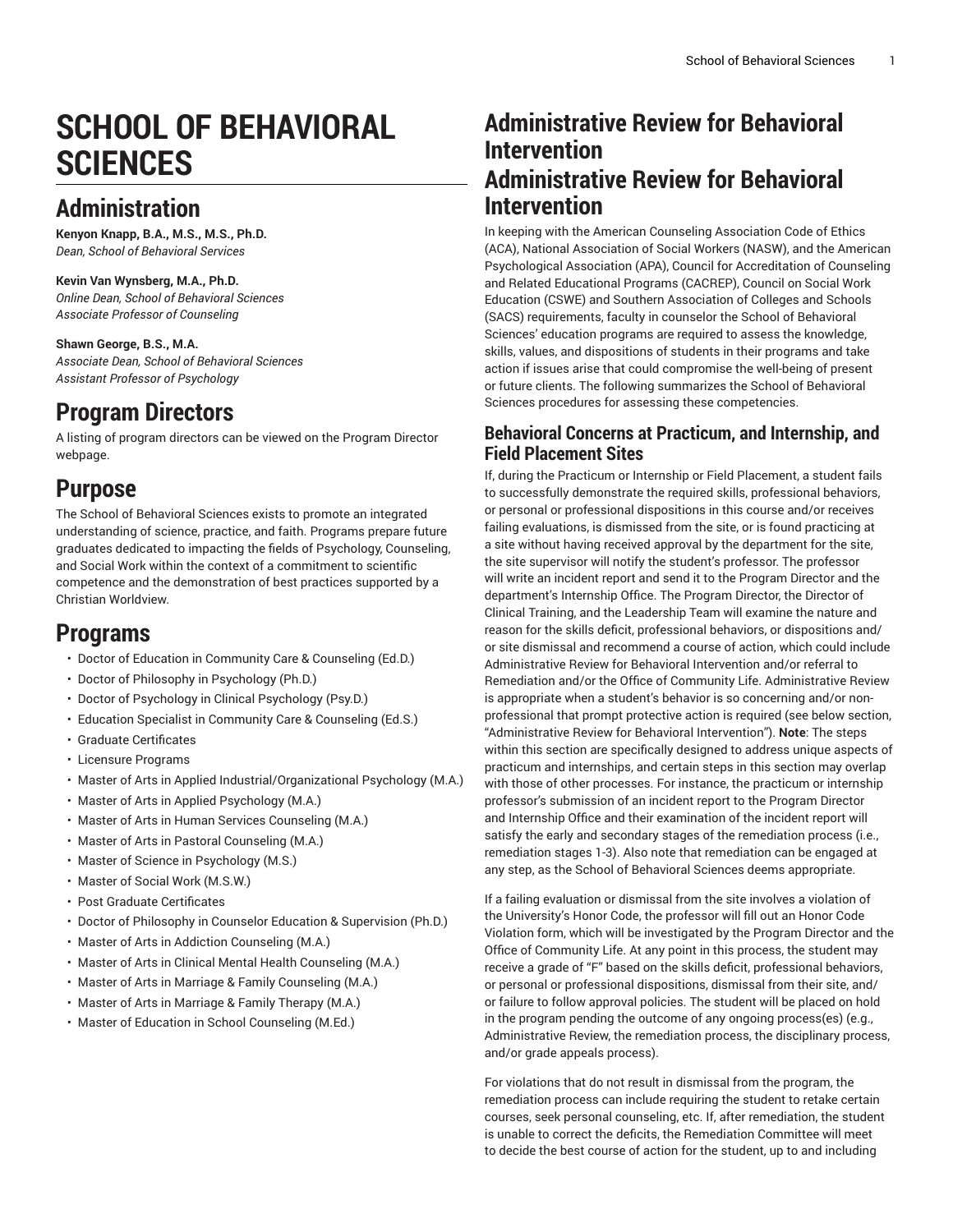an "F" for the course and dismissal from the program. The final decision regarding whether the student is eligible to retake the Internship and disposition of the hours accrued during the Internship are at the discretion of the Leadership Team and based on a thorough evaluation of the incident. **Note**: When necessary, the Department may immediately remove a student from the site upon notification of concerning behavior by the supervisor. During the remediation process, the student has an opportunity to appeal interim actions following Administrative Review, grades, honor code violations, and dismissals in accordance with the procedures outlined for the applicable process(es). See, for example, Appeals Policy (Section 6.3) and the appeal sections below for information on the appeal process. Please consult the Practicum Field Manual and Internship Field Manual for additional information.

### **Administrative Review for Behavioral Intervention**

There may be times when School of Behavioral Sciences faculty determines that a student's behavior is so concerning and/or nonprofessional, regardless of whether the student is making satisfactory academic progress, that prompt protective action is required. This is especially true when students are interacting with clients in a clinical setting. In such situations, the program director will place the student on Administrative Review. As part of Administrative Review, the program director will review all of the available and relevant evidence to determine an appropriate interim action to address the concerning behavior, which may include an interim suspension of the student from courses, internships, or clinical placements. The program director may, in his or her discretion, also apply a registration hold to prevent the student from registering for courses, internships, or clinical placements (and potentially, therefore, from progressing in the program) until the behavior at issue has been resolved. The interim action should be narrowly tailored to address the concerning behavior such that it places as few restrictions as possible on the student and only as determined necessary to address the concerning behavior. Interim actions should also balance the School of Behavioral Sciences' gatekeeping function of protecting others with promoting the student's best interest. Administrative Review is protective, not disciplinary, in nature. Interim actions will remain in place until the program director (in consultation with the student and faculty) determines both that the concerning behavior has been resolved and that any pending processes to address the student's behavior are complete (e.g., the remediation process or a disciplinary matter in the Office of Community Life or the Office of Equity and Compliance).

Within 48 hours of the program director's decision to initiate the Administrative Review, the program director will notify the student in writing, which may include email, of (1) the initiation of the Administrative Review, (2) the interim action(s) imposed, and (3) the reason(s) for the Administrative Review. The program director will also notify the Registrar's Office of the interim action(s), including any registration hold. The student will have an opportunity to review all of the evidence that formed the basis for the interim action(s) and to respond (including the opportunity to present any relevant evidence) to the program director. Once the program director has an opportunity to review all of the available and relevant evidence, the program director will either reverse the interim action(s) or keep the interim action(s) in place pending the outcome of any other processes (e.g., remediation). The program director may refer the student to the Office of Community Life and/or the Remediation Committee. If the student's behavior cannot be remedied to a point such that the student is qualified to continue in the program, the student may ultimately be dismissed from the program. Should the student decide to appeal the interim action(s) imposed by the program director, the student must follow the appeal procedures below.

### **Appeal of Interim Action(s) Following Administrative Review**

Students who disagree with the interim action(s) imposed by the program director following Administrative Review have an opportunity to appeal. Students must submit the appeal in writing to the Deans of the School of Behavioral Sciences within seven (7) days of receiving the notice of the program director's decision. The appeal should clearly state the reason(s) the student believes the interim action(s) should be reversed. Once received, the Deans of the School of Behavioral Sciences (or designee) will review all available and relevant evidence and, if determined necessary, speak with the student, the program director, and/ or any other person with relevant information. The Deans of the School of Behavioral Sciences (or designee) will endeavor to make a determination within ten (10) days of receiving the appeal. The determination to uphold or reverse the interim action(s) will be sent to the student in writing, and the Deans of the School of Behavioral Sciences (or designee)'s determination concerning the interim action(s) will be final, pending the outcome of any other processes.

#### **Remediation**

If, during the course of a student's studies, a faculty, staff, administrator or supervisor believes a student lacks required skills, professional behaviors and dispositions to progress in the program, that person will begin remediation procedures aimed to provide the student with information and actions to correct the impairment/deficiency. The purpose of the remediation plan is to assist the student in correcting any deficits in counseling knowledge and skills, as well as problematic personal, interpersonal, or ethical behaviors so the student may successfully continue in the program. As such, remedial instruction or interventions are closely linked to the students' developmental growth, recognizing the relationship between the alleviation of deficiencies and the development of new competencies.

We conceptualize remediation in terms of a response continuum based upon the type and severity of students' limitations, with the need to distinguish between deficient, lacks competence, and impaired:

- *Deficient:* **Requires skill-based and/or academic approach**
- *Lacks competence:* **Requires additional ethical practice-based / conceptual approach**
- *Impaired:* **Requires additional intervention-based and/or therapeutic approach**

The problematic behavior continuum can also be considered along lines of Academic, Clinical, and Personal, with Academic being more related to deficiencies and Personal more related to impairments. Clinical limitations may likely have both Academic and Personal involvement. Additionally, the program response can be considered along a continuum of education, formal remediation, and termination.

*Deficient* describes those behaviors, attitudes, or characteristics that need to be the focus of attention and change, but are not considered excessive or inappropriate. Rather, they may be important components of the student's learning experience. At this level, remediation likely involves instruction and feedback to address the deficit.

*Lacks Competence* describes a deficit in developmentally appropriate clinical competencies that are needed for ethical practice. These would include area such as performance of counseling skills and/ or professional behaviors, attitudes, or characteristics, response to supervision, and/or ability application of ethics into practice. These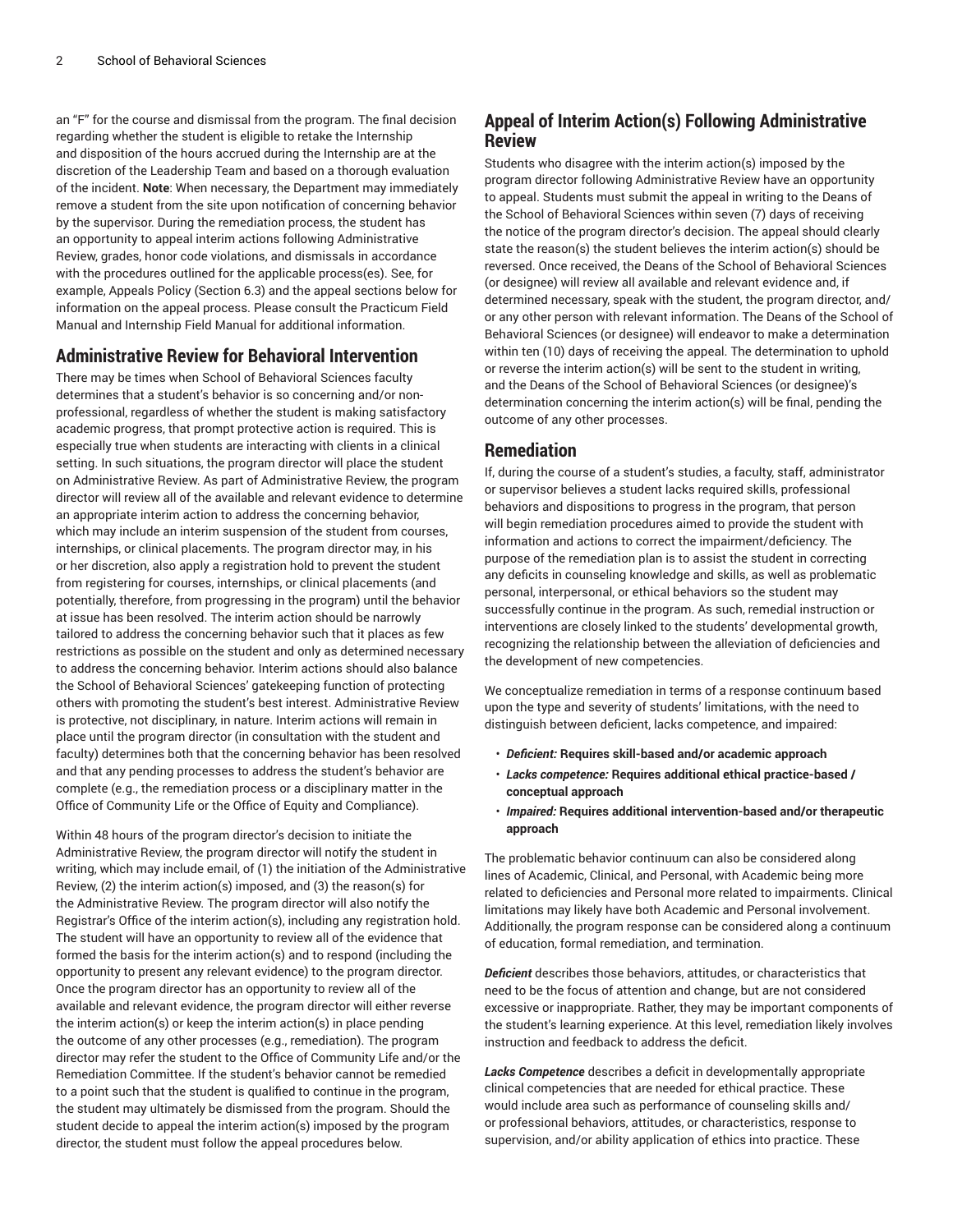behaviors are considered to be excessive or inappropriate, requiring remedial action beyond the course instructor or supervisor.

*Impairment* describes those behaviors that result in a significant negative impact on professional functioning. Impairment is demonstrated by one or more of the following behaviors: (a) an inability and/or unwillingness to acquire and integrate professional standards into their repertoire of professional behavior; (b) an inability to acquire professional skills to reach an acceptable level of competency; (c) an inability to control personal stress, psychological dysfunction and/or excessive emotional reactions that interfere with professional functioning.

The Type and Severity of Limitation are considered when determining the need, if any, for remediation.

#### **Students Determined to be Deficient:**

- Inadequate knowledge base commensurate with status in program Inadequate, but improving, counseling skills
- Rudimentary ethical processing
- Simplistic, narrow, or disjointed case conceptualization
- Insufficient interpersonal skills and awareness, but willingness to develop

#### **Students Determined to Lack Competence:**

- Lack of awareness of ethical principles and obligations
- Failure in responsibilities to site and/or supervisor
- Unwillingness/inability to be effective in basic counseling techniques
- Unwillingness/inability to complete appropriate documentation
- Failure to function as effective member of treatment team

#### **Students Determined to be Impaired (not inclusive): Four Themes:**

- 1. **Interpersonal and Personal Problems**
	- a. Inappropriate interpersonal skills
	- b. Lacks self-control (anger, impulse control) in relationships
	- c. Inappropriate boundaries
	- d. Misleads or exploits others
	- e. Lacks awareness of the impact they have on others
	- f. Unwilling to receive feedback in supervision
	- g. Does not take responsibility for deficiencies and/or problems

#### 2. **Professional Competence**

- a. Lacks foundational counseling skills
- b. Inappropriate affect in response to clients
- c. Does not recognize limitations of expertise and competence
- d. Does not apply ethical and/or legal standards to practice
- e. Lacks awareness of how their beliefs and values influence practice
- f. Does not demonstrate a respect individual differences and culture

#### 3. **Professional Behaviors**

- a. Deficits in punctuality, professional appearance, attendance, dependability
- b. Does not complete appropriate paperwork and documentation
- c. Does not adhere to the department's or their clinical site's policies

#### 4. **Professional and Personal Integrity and Maturity**

- a. Makes false, misleading or deceptive statements
- b. Displayed academic dishonesty
- c. Problems with alcohol/drug use or illegal activities
- d. Inappropriate sexual behavior
- e. Refused to consider personal counseling when recommended

Once the Type and Severity of Limitation are determined, there are several avenues that may be pursued when determining the need, if any, for remediation. Faculty are encouraged to consult with the program director, faculty remediation committee members, and other faculty when deciding the level of severity and which stage to engage the remediation process. Please note that the remediation process is not always linear or sequential. Faculty reserve the right to initiate remediation at whatever stage they deem appropriate for the student.

#### **Early Remediation Process (Stages 1 and 2)**

- Faculty or advisor meets with the student
- Determine action plan for addressing deficits Follow-up

#### **Secondary Review Remediation Process (Stage 3)**

- Notification of meeting with the director
- Assessment of problematic behavior
- Review and development of a plan
- Acceptance or appeal

#### **Formal Remediation Process (Stages 4-6) Notification**

- Assessment of Problematic Behavior Development of a Plan
- Acceptance or Appeal
- Provision if Unsuccessful

#### **Possible Committee Recommendations for a Remediation Plan**

- Personal Counseling
- Increased supervision
- Reduced practicum or internship
- Leave of absence
- Formal reprimand
- Formal probation
- Counseling out of the program
- Dismissal from the program

#### **Immediate Interventions:**

In the event of a student's disclosure, either verbally, or in writing, of a threat of serious or foreseeable harm to a person, abuse or neglect of a minor, elderly or disabled person, or current involvement in criminal activity, the faculty, staff, administrator or supervisor, will take immediate action. This action may include, but is not limited to, immediate notification of Liberty University Police Department, appropriate state law enforcement, social services personnel, emergency contacts, and notification of the appropriate program chair or associate Deans. The incident and action taken will become part of the student's permanent record.

#### **Remediation Process for the School of Behavioral Sciences:**

**Note:** The remediation plan is designed to protect the student's rights under University policies and a fair process. In addition, we stress the importance of *engaging the student* in the remediation process. These principles are infused throughout the School of Behavioral Sciences program's response continuum. Once a remediation plan is instituted, student response to remediation efforts is considered when deciding student status in the program. All stages of this remediation process will become a part of the student's record. The description of stages below does not necessarily reflect a sequential process. Rather, the faculty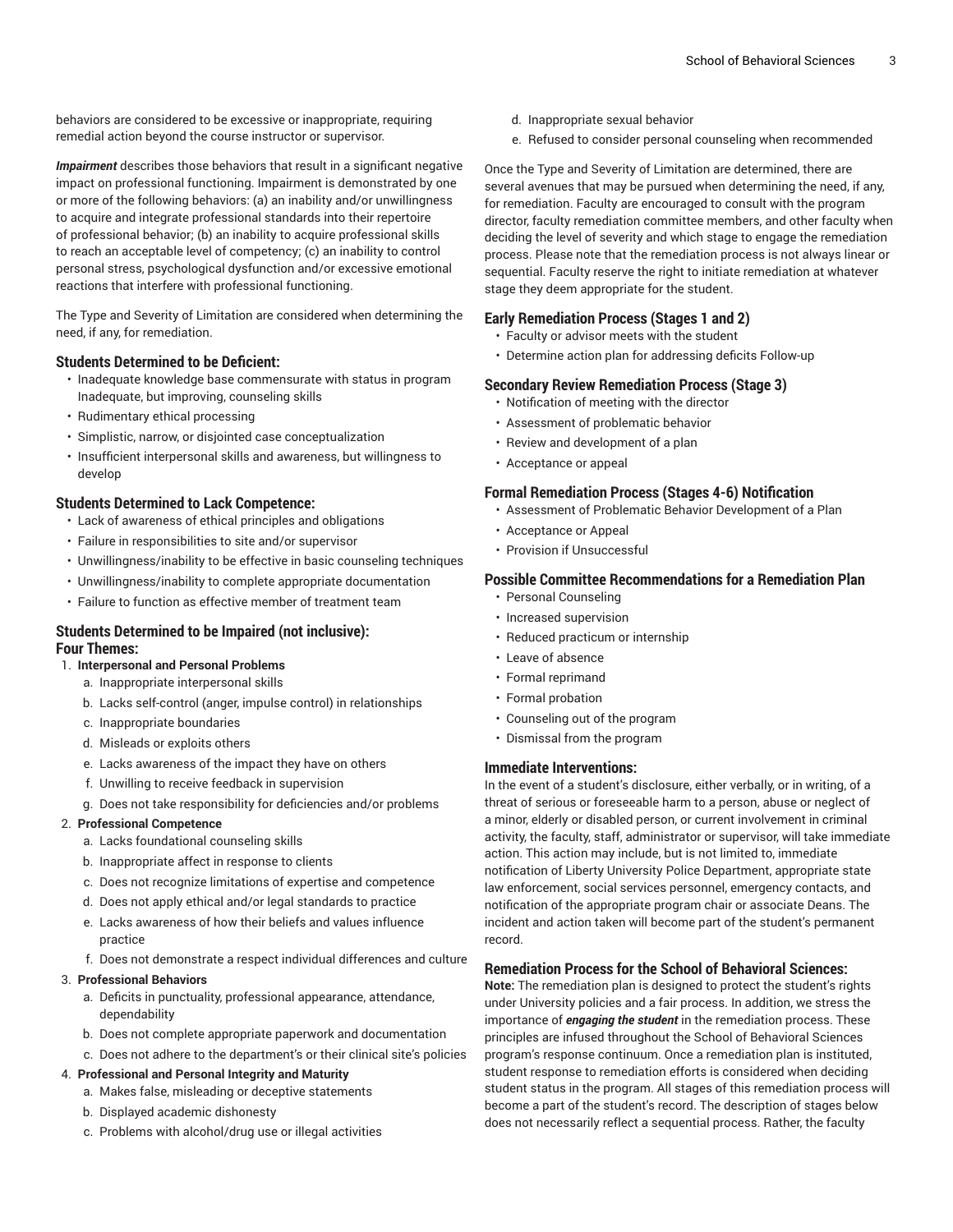reserve the right to initiate remediation at any Stage 1, 2, 3, or 4-6, based on their assessment of the level of deficit and/or impairment.

#### **Stage 1: Notification by Advisor:**

When a determination is made by a faculty member that problematic behavior of an academic, clinical, or personal nature exists, and could not be resolved on an informal basis, the faculty member discusses this with the student and her or his advisor. If student problematic behavior is brought to the attention of the department through other means (e.g., from another student, report from university staff, evaluation from supervisor, etc.), the student's advisor will notify the student and discuss the concerns.

The student and her or his advisor will meet to discuss the problem and collaboratively outline a *remedial action plan* to address the concerns. This interactive process should allow the student ample opportunity to react to the information presented regarding a problem area. **If the problem is resolved, no further action is needed**. The advisor will document the meeting, the remedial action plan, and outcome into the student's personal record. The advisor will follow up with the faculty to ensure that the agreed-to remedial action plan was completed and the behavioral issue was successfully resolved.

If the problem is not resolved at this stage because the student does not engage in the process, disagrees with the validity of the concerns, or does not agree with the *remedial action plan*, the advisor will notify the program director of the outcome of the meeting. A meeting will then be scheduled with the student's advisor, the program director, the student, and the concerned faculty member as appropriate. This meeting will be considered a Stage 3 remediation.

#### **Stage 2: Primary Assessment of Problematic Behavior:**

If the behaviors addressed by the program faculty and the advisor persist, the advisor will again meet with the student and outline, verbally and in writing, the continued nature and extent of problematic behavior. Informal (e.g., interview with student and faculty) and formal (e.g., instruments) may be utilized as part of the assessment process. This includes feedback from the student concerning the outcome of any remedial actions taken by the student in response to the concerns raised during the notification session. When it is apparent that the student is engaged in the process but has not met the goal of the initial remedial action, a collaborative approach involving student engagement will be used to evaluate and refine the *remedial action plan*. **If the problem is successfully resolved, no further formal action is needed**. The advisor will document the meeting; outline the agreed adaptations to the remedial action plan; and the outcome. The advisor will follow up with faculty and the program director to ensure that the behavioral issues were successfully resolved and all agreed-to remedial mandates were implemented.

#### **Stage 3: Secondary Assessment of Problematic Behavior:**

If the faculty advisor or core faculty determine that the student's behaviors are at a level that requires a formal remediation process (Stage 4) or the student rejects or appeals a *remedial action plan*, a meeting will be held with the student, his or her advisor, the program director, and referring faculty member (if appropriate). The meeting date will be set to allow the student the opportunity to provide additional evidence to the group for consideration at the meeting. The purpose of the meeting will be to either 1) collaboratively re-assess the problem behavior and develop a *remedial action plan* or 2) determine that the problem needs to be addressed by the program core faculty through a remediation plan. The program director will document the meeting and outcome.

The program director will report the meeting outcome to the faculty Remediation Committee.

#### **Stage 4: Referral to the Remediation Committee:**

In cases when the outcome of the meeting of the student, advisor(s) and program director results in a decision that the situation should be brought to the Remediation Committee, a meeting of the committee will be scheduled. The student will be informed in advance of the time of this meeting and will have an opportunity to provide additional information or evidence in writing to the committee for consideration at the meeting. Once all information has been presented, the Remediation Committee will decide the level and scope of remediation required to assist the student and develop a formal Remediation Plan.

#### **Remediation Plan**

#### **Stage 5: Development of a Remediation Plan:**

The Remediation Committee will review the presented information, examine the *remedial action plan* developed by the student and advisor, evaluate the progress made towards remediating problem behaviors, and develop a formal Remediation Plan. The purpose of the remediation plan is to assist the student in correcting any deficits in counseling skills or personal, interpersonal, or ethical problems so that the student may successfully continue in the program. The elements of the plan will be congruent with the extent of the correction needed. Remediation Plans can include such actions as repeating particular courses, obtaining personal counseling, completing additional assignments, reviewing the ethics code, transferring to a non-licensure program, or academic dismissal from the select department in the School of Behavioral Sciences or Liberty University.

The program director and/or other designated persons will inform the student of the decision both orally and in writing. The student will have five working days to respond in writing (and orally, if desired) to the recommendation. The committee will review the student's response to the action decided and will make a final decision regarding the disposition of the case. Should the student file no response to the action, the decision of the committee will be considered as final. The program director and the student's advisor will notify the student in writing and orally of the outcome of the meeting.

#### **Stage 6: Acceptance or Appeal:**

The student will be given the opportunity to accept the plan of correction or to appeal it. If accepted, the student will follow the plan as developed and regularly report progress to her or his advisor. If not fully resolved, additions, amendments, or extensions to the plan may be implemented. If the problematic behavior is corrected, no further action is needed. Four options are available to faculty when reevaluating the student: (1) continuation in the program, (2) continued probation and remediation, (3) counsel the student out of the program, and (4) dismissal from the program.

#### **Provision if Unsuccessful:**

If the Remediation Committee determines that remediation is unsuccessful or that the student refuses to comply with the Remediation Plan, the Remediation Committee may recommend to the program director that the student be dismissed from the program.

#### **Final Determination Following Recommendation of Dismissal:**

Based on the Remediation Committee's recommendation of dismissal, the program director will either dismiss the student from the program or allow the student to remain in the program until the concerning behavior has been fully addressed to the satisfaction of both the program director and the Remediation Committee. If the student is dismissed from the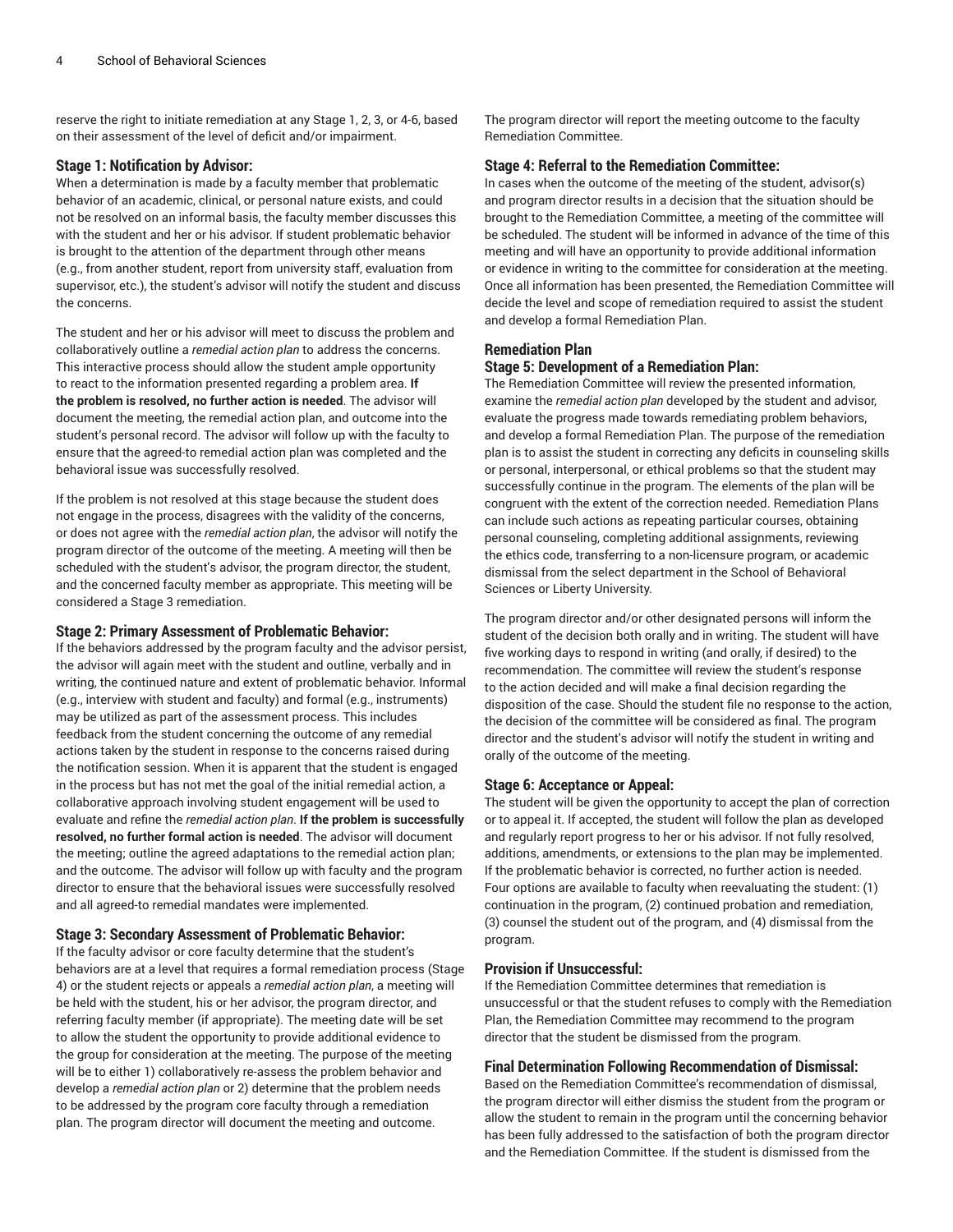program, the program director will provide a notice of dismissal to the student in writing. If any interim action(s) were put into place following Administrative Review (e.g., interim suspension or registration hold), those interim action(s) will remain in place. If the program director allows the student to remain in the program, the student must continue to work with the Remediation Committee to address its concerns. Any interim action(s) from Administrative Review will remain in effect, and accordingly, the student should be aware that, if he or she does not reenroll in courses within a certain period of time, he or she may break enrollment and need to re-apply to the program. In those situations, admission is not guaranteed. The student may appeal the program director's final determination of dismissal. Should the student decide to appeal his or her dismissal, he or she must follow the appeal procedures outlined below.

#### **Appeal of Dismissal:**

Students who disagree with the program director's final determination have an opportunity to appeal. The appeal must be submitted in writing to the Deans of the School of Behavioral Sciences within seven (7) days of notification of receiving the notice of the program director's decision. The appeal should clearly state the reason(s) the student believes the final determination should be overturned. Once received, the Deans of the School of Behavioral Sciences (or designee) will review all relevant evidence and, if necessary, speak with the student, the program director, and any others who have relevant information (e.g., members of the Remediation Committee). The Deans of the School of Behavioral Sciences (or designee) will endeavor to make a determination within ten (10) days of receiving the appeal. The determination to uphold or overturn the final determination will be sent to the student in writing, and the Deans of the School of Behavioral Sciences (or designee)'s determination concerning the interim action(s) will be final, pending the outcome of any separate processes. If the Deans of the School of Behavioral Sciences (or designee) overturns a dismissal, the student will have the option either to remain in the program and continue work with the Remediation Committee to fully address its concerns, or to withdraw from the program.

## **Community Care & Counseling Department of Community Care & Counseling**

### **Purpose**

The [Department](https://www.liberty.edu/behavioral-sciences/community-care-counseling/) of Community Care and Counseling exists to promote the education and training of future graduates for service and practice in community, agency, and ministry settings. The department is committed to training individuals to be thoroughly competent professionals in the practice of agency and pastoral counseling who demonstrate counseling excellence and best practices undergirded by a Christian worldview. Graduates will be trained for career opportunities in mental health agencies and ministry settings. Doctoral studies will prepare students to seek leadership positions as counselor educators, administrators, supervisors, pastoral counselors, and researchers.

### **James C. Dobson Center for Child Development, Marriage, & Family Studies**

Liberty University has partnered with world-renowned psychologist, author, radio show host, and family expert Dr. James C. Dobson to create Liberty University's James C. Dobson Center for Child [Development,](https://www.liberty.edu/online/james-dobson-center/) [Marriage,](https://www.liberty.edu/online/james-dobson-center/) & Family Studies. The goal of the center is to equip men and women with the knowledge to positively impact the family, and society, for Christ. Whether you are a pastor, counselor, caregiver, teacher, stay-

at-home-mom, businessperson, or in any other field, these courses will strengthen your faith and grow your knowledge in the area of the family and family advocacy. Video lectures integrated into the courses are taught by Dr. Dobson, as well as other distinguished, Christian psychologists and family therapists. The center is offering the following programs:

- Master of Arts in Human Services Counseling: Dobson Center Family Advocacy, Public Policy, and the Future
- Master of Arts in Human Services Counseling: Dobson Center Marriage and Family Studies
- Master of Arts in Human Services Counseling: Dobson Center Parenting & Child/Adolescent Development
- Master of Arts in Pastoral Counseling: Dobson Center Parenting and Child/Adolescent Development
- Master of Arts in Pastoral Counseling: Dobson Center Marriage and Family Studies
- Master of Arts in Pastoral Counseling: Dobson Center Family Advocacy, Public Policy, and the Future

## **Counselor Education & Family Studies Department of Counselor Education & Family Studies**

### **Purpose**

The [Department](https://www.liberty.edu/behavioral-sciences/counselor-ed/) of Counselor Education and Family Studies aims to promote the education and training of future graduates for service and practice in diverse behavioral and mental health professions. The Graduate Counseling Program is committed to training professionals for the practice of counseling who demonstrate scientific competence, clinical excellence and best practices undergirded by a Christian worldview. Graduates will be trained for career opportunities in mental health agencies, hospital programs, higher educational institutions, government, business and industrial settings, and both faith-based counseling centers and public and private practice facilities. Doctoral studies will prepare students to seek leadership careers as counselor educators, administrators, supervisors, advanced clinical practitioners, and researchers.

### **Accreditation**

The M.A. in Clinical Mental Health Counseling program (Residential and Online) and the Marriage and Family Counseling program (Residential), the M.Ed. in School Counseling program (Online), and the Ph.D. in Counselor Education and Supervision (Online) are accredited by the *Council for Accreditation of Counseling & Related Educational Programs (CACREP)*.

## **Psychology Department of Psychology**

### **Purpose**

The [Department](https://www.liberty.edu/behavioral-sciences/psychology/) of Psychology exists to provide students with the knowledge and skills required for the development of a biblicallyintegrated, evidence-based psychological understanding of humankind focused on practical application and research.